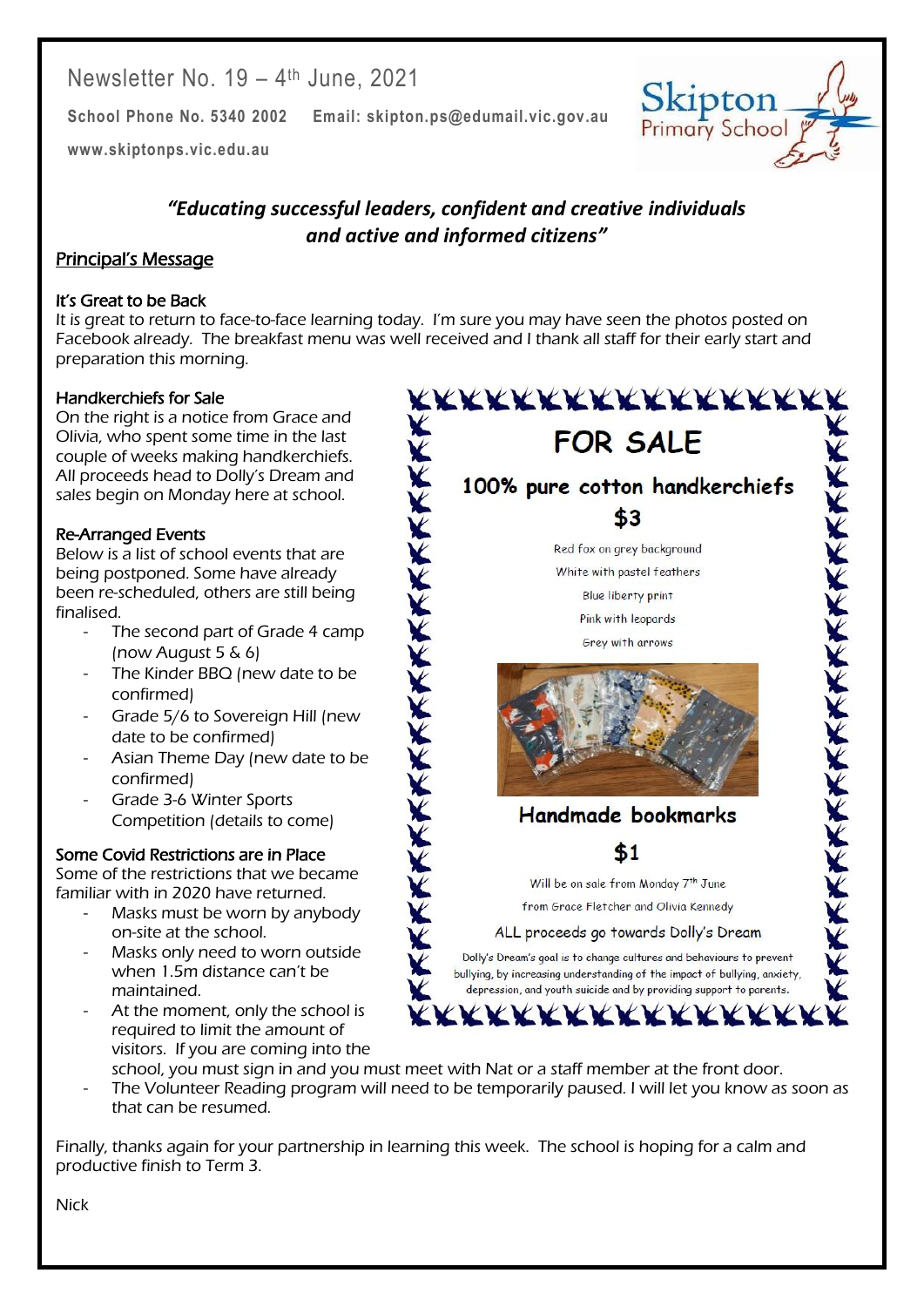## The Next Four Learning Weeks @ Skipton:

| Term 2 Week 8            |                                      |
|--------------------------|--------------------------------------|
| Learning                 |                                      |
| Term 2 Week 9            |                                      |
| Mon 14 <sup>th</sup> Jun | Queen's Birthday Public Holiday      |
| Term 2 Week 10           |                                      |
| Mon $21st$ Jun           | School Council (6pm)                 |
| Wed 23rd Jun             | School Reports published to families |
| Thu 24 <sup>th</sup> Jun | Skipton Olympic Day                  |
| Fri 25 <sup>th</sup> Jun | Assembly @ 1pm                       |
|                          | School finished @ 1:30pm             |
|                          | Last day of Term 2                   |
| Term 3 Week 1            |                                      |
| Mon $12th$ Jul           | Student-free day                     |
| Tue 13 <sup>th</sup> Jul | First day of Term 3                  |

### Garden Roster

We ask that each family take a fortnight to come in when convenient and do some gardening. Jobs include mowing including the nature strip, weeding and sweeping paths. First name in list to coordinate please.

28th May – 10th June: Dione Gardiner, Peta Byrne, Jane Gardner, Kim Haley 11th June – 24th June: Margot Barr, Kate Dunne, Jessie White, Kate White 25th June – 8th July: Petrina Phillips, Wendy Carroll, Megan Read, Jess Kirby





SKIPTON PRIMARY SCHOOL PARENTS CLUB EE DRIVE **FUNDRAISER** SHRUBS, ORNAMENTAL & FRUIT TREES CONTACT JANE 0407342045 OR MEGAN 0407272933 FOR AN ORDER FORM

Centacare South West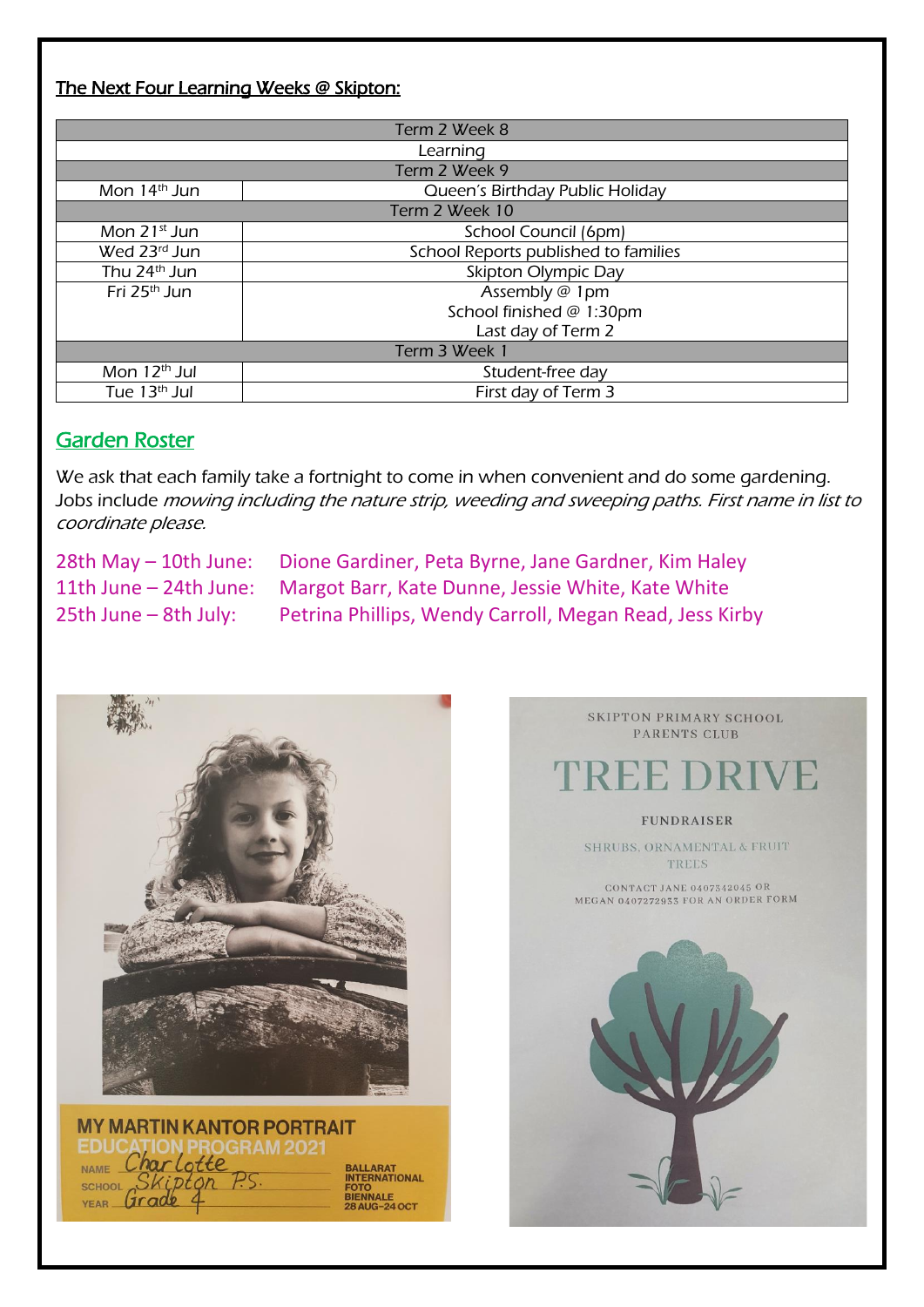## **Going To The Moon by Arthur Bulford**

I went to the moon. I went in a green spacesuit. When I landed on the moon it was very big. There was Mars in the stars and I could see the sun and the Earth was so small. I finally planted my flag in the moon dust beside me and then I went back to Earth.

The end.



Centacare South West